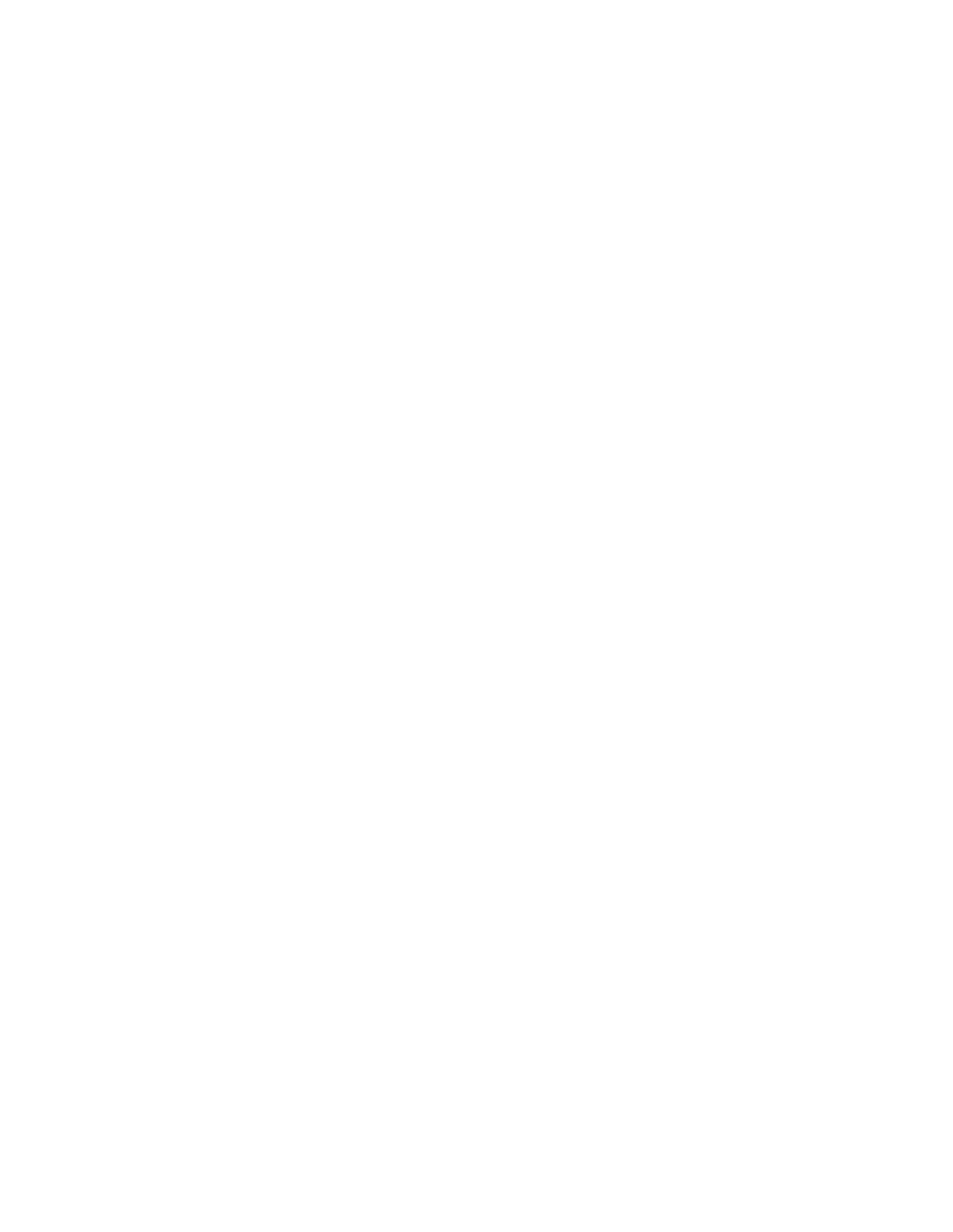# **University of Cincinnati AUTHORIZATION TO PROVIDE MEDICAL TREATMENT TO A MINOR**

#### **Name of Program:**

**As a student, parent or guardian I understand that** the information requested on this form is intended to help inform program staff of any pre-existing medical conditions. If Participant has a pre-existing medical condition, participation in any strenuous activities or recreational time may not be recommended. *This information will be kept in strict confidence and will only be shared with your permission.* The University of Cincinnati requests the information below so that, in case of emergency, we will have accurate information so that we can provide and/or seek appropriate treatment for Participant. You are accountable for providing an accurate medical history. **Final determination about whether to participate is the responsibility of you and your physician.** If Participant has any medical issue that is not requested below, but which you think is important, please include that information. It is recommended that you consult with a physician prior to participating in this Program. If you are uncertain about any preexisting medical conditions, it is your responsibility to consult with your own physician prior to participating in this Program. Please answer all of the questions. If you answer yes to any of the following questions, please explain as indicated. Use back and/or additional paper if needed.

## *I understand that the University of Cincinnati does not offer any form of insurance for participant while participating in Program.*

| Participant Name                           |              | <b>KUHDIWHEWWLFLSDW</b> |              |          |
|--------------------------------------------|--------------|-------------------------|--------------|----------|
| Parent/Legal Guardian Name (if applicable) |              |                         |              |          |
|                                            |              |                         |              |          |
|                                            |              |                         |              |          |
| Date of Birth $\frac{1}{2}$                |              | Gender M F              |              |          |
| Please list two emergency contacts:        |              |                         |              |          |
|                                            |              |                         |              |          |
| Emergency Contact #1 Name                  | Home Phone # | Work Phone #            | Cell Phone # | Relation |
|                                            |              |                         |              |          |
| Emergency Contact #2 Name                  | Home Phone # | Work Phone #            | Cell Phone # | Relation |

# **PART 1. GENERAL INFORMATION**

## **PART 2. MEDICAL INFORMATION**

# **Adv. 21.1 Occupational Health & Safety 01/13/00 Guidelines On Minors In Potentially Hazardous Locations Other Than Laboratories**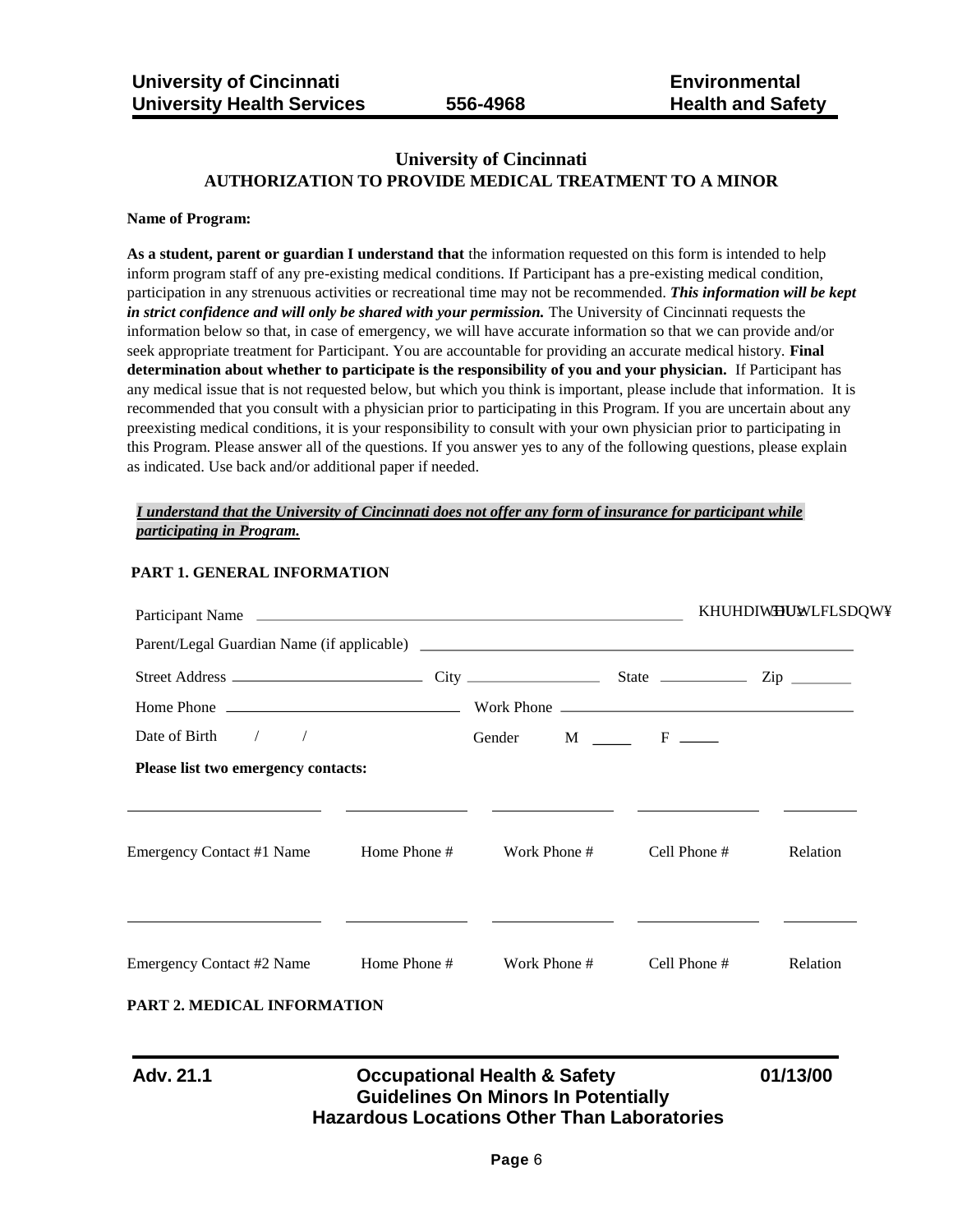It is recommended that Participant consult with your physician prior to participating in this Program. If you are uncertain about any preexisting medical conditions, *it is your responsibility to consult with your own physician*  prior to participating in this Program. Please answer all of the questions. If you answer yes to any of the following questions, please explain as indicated. Use back and/or additional paper if needed.

| Physician's Name                                                              |            | Phone Number |  |
|-------------------------------------------------------------------------------|------------|--------------|--|
| Date of most recent tetanus toxoid immunization:                              |            |              |  |
| Do you have health/accident insurance?                                        | <b>YES</b> | NO.          |  |
| If yes, please indicate policy number, name and address of insurance company. |            |              |  |
| Company Name / Address                                                        |            |              |  |

## **PLEASE ENCLOSE A COPY OF THE FRONT AND BACK OF YOUR INSURANCE CARD WITH THIS FORM**

#### **For the following, circle appropriate response and explain as appropriate:**

Does participant have any limiting medical conditions that you or your doctor feel would limit camp participation? **Yes** No If yes, identify and explain:

Is participant currently taking medication that may interfere with ability to safely participate in Program? **Yes** No If yes, please indicate the medication and the condition being treated:

Does participant have a history of allergies or reactions to medications, insect stings, or plants? **Yes No** 

Does participant have a history of, or currently suffer from, medical condition(s) with which we need to be aware? Yes No If yes, please explain:

### **PART 3: AUTHORIZATION FOR MEDICAL CARE**

In cases where medical attention is necessary, parents will be contacted for approval when possible. However, before medical treatment can be provided, we are required to have a medical release signed by

**Adv. 21.1 Occupational Health & Safety 01/13/00 Guidelines On Minors In Potentially Hazardous Locations Other Than Laboratories**